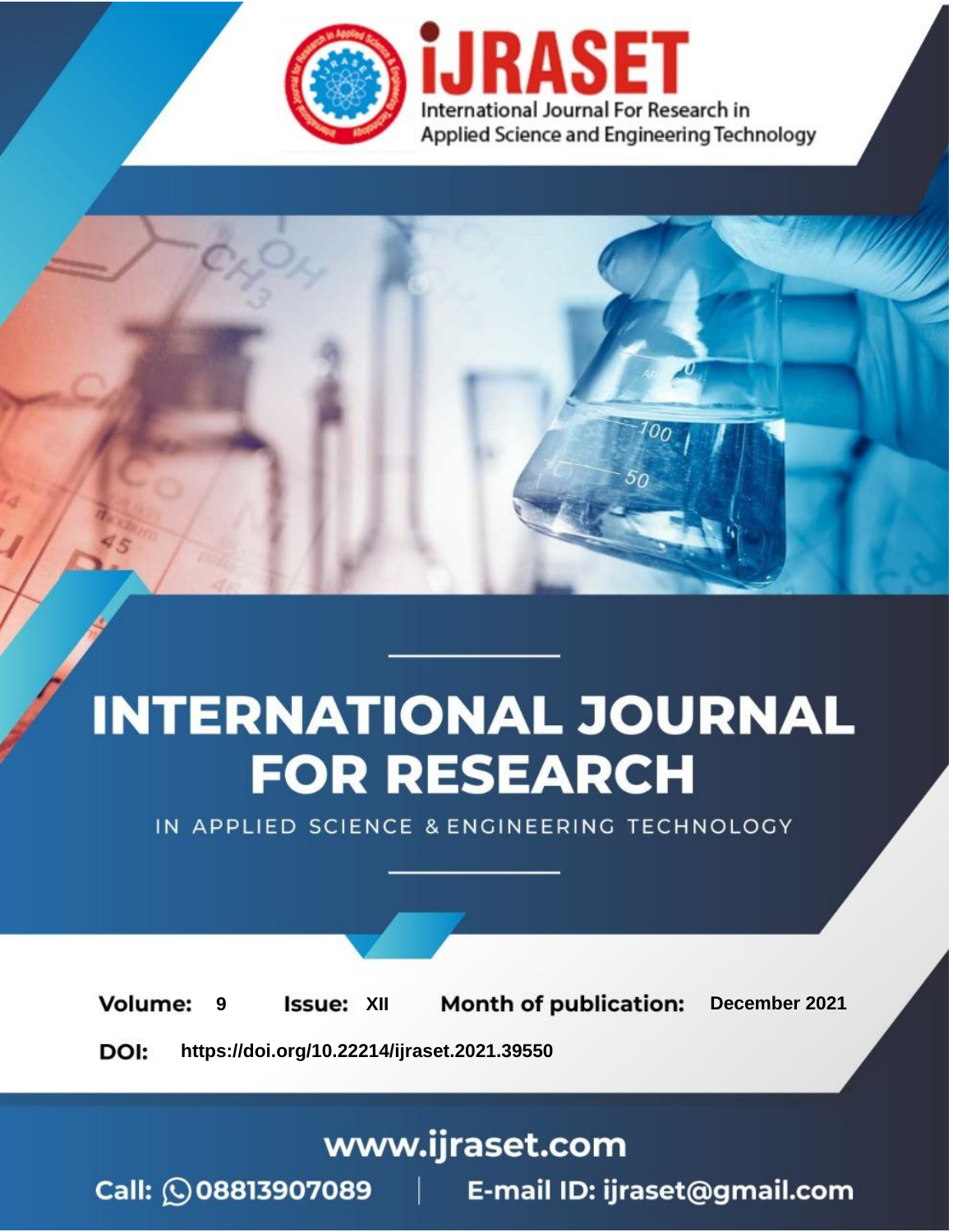

### **Mythological Concept as A Kind of Linguocultural Concept**

Obidov Izzatjon Muhiddinovich *Kokand State Pedagogical Institute Faculty of English Language and Literature Teacher of the Department of Interfaculty Foreign Languages*

*Abstract: The mythological concept is considered in the work as a type of linguocultural concept, which is characterized by a three-part structure with a well-developed figurative, conceptual and mandatory value components. Keywords: mythological concept, linguocultural concept, mythological conceptual sphere, mytholexeme, lexical meaning, fairytale discourse.*

#### **I. INTRODUCTION**

Within the framework of the linguoculturological direction in cognitive linguistics, concepts are considered as components of the national linguistic culture, the structural and content characteristics of which are determined by a combination of cultural factors (national system of values, traditions, customs, peculiarities of the cultural and historical development of a particular ethnic group) and which are manifested by a set of linguistic means of different levels. An integral part of the national culture is the system of mythological representations of the ethnos, structured in the form of a national mythological concept sphere with mythological concepts (mythologems) included in it, verbalized by means of a special class of lexical units - mytholexemes.

#### **II. MAIN PART**

The mythological concept is a kind of linguocultural concept, which includes the figurative-perceptual, conceptual and value sides. The importance of the figurative component of the mythological concept is due to the peculiarities of mythological thinking as a type of visual-figurative thinking based on ritual [9, p. 15]. The main feature of thinking, according to M. Heidegger, is a representation in which "perception unfolds", therefore, "the representation itself is a representation" [11, p. 144]. The mythological concept is also characterized by the obligatory presence of a value component in the structure \*, the analysis of which is considered dominant in the study of cultural concepts [1, p. 75]. According to V.I. Shakhovsky, all cultural concepts are emotional (both national and universal). The evaluative component of the concepts reflects "the value of an emotionally reflected culture for a given linguistic community", and the concept itself is thought of as "a storage chamber for the emotional memory of the people about the value of culture" [12, p. 10, 12]. The evaluative value of the mythological concept is determined by human activity in mastering reality. M.S. the kagan describes four forms in which human activity is realized: cognition of reality, its value comprehension, its transformation and communication of people in the process of their joint life and activities. In the process of artistic development of the world, these four forms merge together, forming an artistic image [2, p. 14]. Researchers of the myth emphasize the sensual and intellectual nature of the myth, which combines "comprehension of reality and the production of value meanings" [3, p. 14]. The mythological assimilation of reality "enriches a person's knowledge of the world around him, giving this knowledge an emotional and sensual coloring, thereby increasing the energy of reflection" [4, p. 92]. Accordingly, quasi-scientific mythologemes, according to V.M. Naydysh, embody not so much a person's knowledge of the world as his emotional and aesthetic state [6, p. 92].

In connection with the above, within the framework of this study, we propose a characteristic of the structural and meaningful features of the "bogel" mythological concept, which is part of the English mythological conceptual sphere, and the establishment of the features of isomorphism with the linguocultural concept. All three components of the linguocultural concept are present in the structure of the mythological concept "bogel". The figurative component is constituted by the cognitive features "anthropomorphic appearance", "zoomorphic appearance", "appearance in the form of a natural phenomenon". These cognitive signs are verbalized both in a fairy tale discourse and in lexicographic sources that describe in detail the appearance of the creature: cf. 'bogles are really the dead, still able to appear and to act, until the time their corpses are fully decade', 'a light, a ball of fire, a ghostly shape, a phantom hound or bull or calf, or red hen or black cock '[20, p. 29].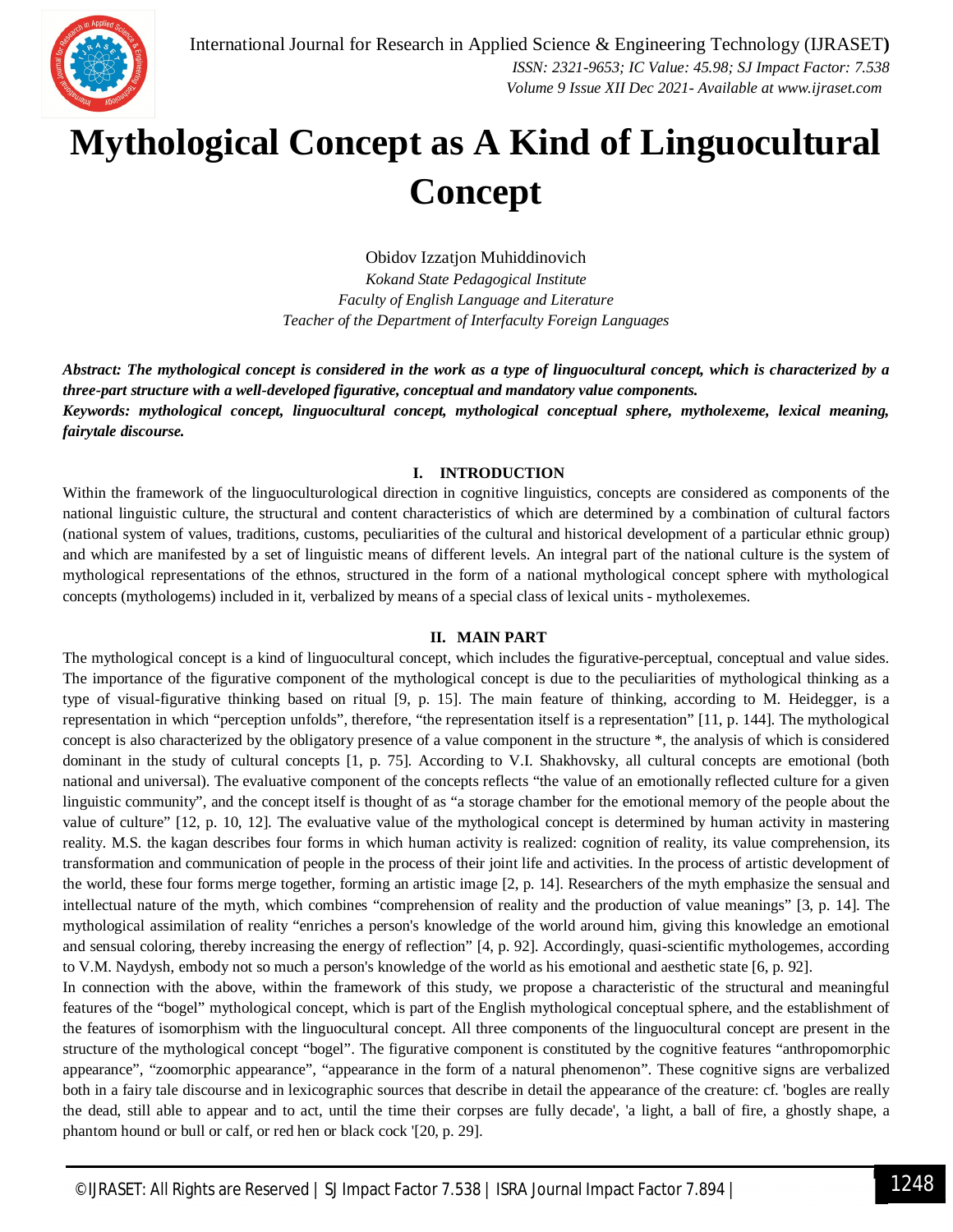

#### International Journal for Research in Applied Science & Engineering Technology (IJRASET**)**

 *ISSN: 2321-9653; IC Value: 45.98; SJ Impact Factor: 7.538*

 *Volume 9 Issue XII Dec 2021- Available at www.ijraset.com*

Simultaneously with the figurative characteristics in these examples, there is a manifestation of such conceptual signs as "spirit (incorporeal)", "Material embodiment", "werewolf as a magical property". The material embodiment of bogla is partly a consequence of the posthumous activity of the human soul, up to the complete decomposition of a dead body: Anyways, they told me there was a lad - granfer called him Sammle - as were burnt to death, all gone to ashes, and maybe cinders. But in a while he got up (the inside of him, I mean) and gave himself a shake, and thought what he mun do next ... Well, by and by something said to him: "Thou must go in the graveyard and tell the Big Worm thou's dead, and ask him to have thou eaten up, or else thou'll never rest in the mold "[15, p. 223]; And all the creeping things and the crawling things took and turned Sammle out; and ever since, if he's not found his nail, he's walking about seeking for it. <...> That's all. Granfer told me one day when I were asking where all the bogles come from (ibid., P. 225). However, to a much greater extent, this feature is expressed in the English-language fairytale discourse through actional verbs - designations of actions contextually related to self-harm (cut off, maim): ... one of them has his leg thrust out from under bed, so the lad brings his sword down and cuts it off. Then another thrusts his arm out at the other side of the bed, and the lad cuts that off. So at last he had maimed them all ... [14, p. 29].

The mode of movement of a supernatural being receives a discursive realization through the gl1 components "To move with all the recumbent body" / "to move on short legs" (crawl along the ground; monsters crept through the wasteland and through the villages; crawl along the edge of the bogs).

This cognitive feature integrates the idea of Bogle into the general system of ideas about the creatures of the otherworldly reality (compare the generalized naming of mythological characters creeping things, crawling things and the nominations of individual groups of creatures crawling horrors, creeping horrors). another figurative cognitive feature - "repulsive appearance" - is inextricably linked with the value component of the mythological concept, since it determines the main occupation of the mythological character (the sign "bogg scares a person"), assessed through the prism of the psychological effect produced on a person and the attitude of the creature to a person (signs of "terrifying" and "harmful"). the axiological component is fixed in the internal form of the basic nomination of the concept "bogle (boggle)" (cf. Welsh bwg, a goblin; bwgwl, a threat, bygylu, to threaten; bwgwth, to scare [21, p. 46]), in the semantic structure hyperonyms creatures of darkness, creatures of the night, in the semantic structure of epithets characterizing an unreal creature (cf. 'spine-chilling creatures' [20, p. 29];' evil goblins', 'the bogles on the Scottish Borders, though formidable , are virtuous creatures' [13, p. 32]; 'an evil or mischievous spirit' [18, p. 213]; 'a fright, diminutive of BUG' [22, p. 48]), and derived from noun bogle (to boggle - start with fright (formerly often of horses) [16, p. 45; 19, p. 104]; to start aside, swerve for fear [21, p. 46]). In the fairy tale discourse, predominantly negative evaluative signs are also manifested: These monsters crept ... causing harm to the folks who lived near the fens [18, p. 173]; Scratching at the doors of the bog folk, trying their latches and their windows, screaming out in the night so that no one could rest and the night was filled with fear and ter- ror (ibid., P. 174). The sharply negatively labeled cognitive features listed above correlate in the collective consciousness with archetypal structures, which embodied the initial reverential fear of an archaic person before the mysterious forces of nature, which subsequently transformed into a rejection of Chaos opposed to Order. This feature of the archaic mythological consciousness is preserved in the modern mass consciousness, manifesting itself in the form of an aggressive reaction to everything that does not fit into the existing state of affairs [5, p. 6].

#### **III. CONCLUSION**

The macrostructure and content of the concept "bogel" testify to a high degree of identity between the concepts that make up the mythological conceptual sphere and the concepts that structure the rest of the national conceptual sphere. Being in essence a linguocultural concept, the mythological concept is characterized by a three-part structure with a well-developed figurative and necessarily present value components. close integration of figurative, conceptual and value cognitive features is reflected in the structure of the meaning of lexical units nominating this concept.

Being the bearer of not only subject-conceptual, but also connotative meaning (emotional, expressive, axiological, stylistic components), the lexeme manifests the result of the activity of various types of thinking (visual-figurative, logical) under the influence of national characteristics of culture (values, attitudes, rules , regulating behavior and way of life, traditions, customs, mythological beliefs, etc.).

The significance of the value component in the studied mythological concept is confirmed by the presence of cognitive signs that are relevant for the collective consciousness of "evil" (much less often "virtuous"), "terrifying", "frightens people" and "harmfulness", actualized in the internal form the basic nomination of the concept and its derivatives, in the semantic structure of lexemes that make up the nominative field of the concept.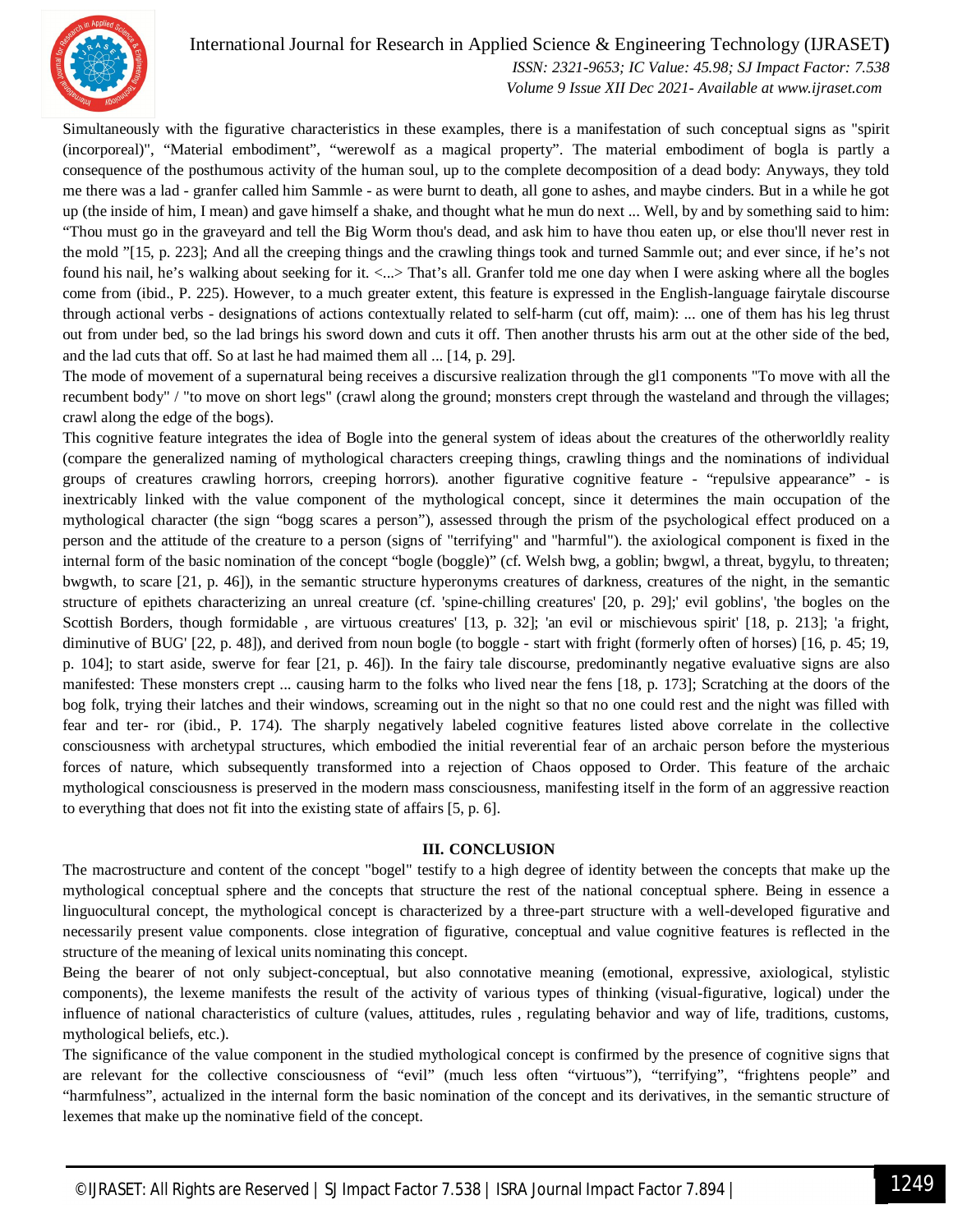International Journal for Research in Applied Science & Engineering Technology (IJRASET**)**



#### *ISSN: 2321-9653; IC Value: 45.98; SJ Impact Factor: 7.538*

 *Volume 9 Issue XII Dec 2021- Available at www.ijraset.com*

#### **REFERENCES**

- [1] Ильинова е.Ю. категориально-семанти- ческая интерпретация номинативной плотности концепта MAGIC в англоязычной лингвокультуре // Изв. Волгогр. гос. пед. ун-та. Сер. «Филологиче- ские науки». 2006. № 3. С. 74 – 79.
- [2] Каган М.С. Эстетика как философская нау- ка. СПб. : Петрополис, 1997.
- [3] Козолупенко Д.П. анализ мифопоэтическо- го мировосприятия : автореф. дис. … д-ра филос. наук. М., 2009.
- [4] Лазарева л.Н. Миф о Перуне в контексте те- ории бриколажа // Вестн. Челяб. гос. акад. культуры и искусств. 2010. т. 22. № 2. С. 89 95.
- [5] Маслова С.В. Мифоразрушительная и ми- фосозидательная тенденции в современной культу- ре : автореф. дис. … канд. филос. наук. томск, 2007.
- [6] Миллионщикова т.М. Мифологический об- раз в фольклоре и литературе // Социальные и гума- нитарные науки. Отечественная и зарубежная литература : реф. журн. Сер. 7: литературоведение. 1996. № 1. С. 75 – 93.
- [7] Мифология британских островов : энцикл. / сост. и общ. ред. к.М. королева. М. : Изд-во «Экс- мо»; СПб. : Terra Fantastica, 2003.
- [8] Народные сказки британских островов : сб. / сост. Дж. Риордан. М.: Радуга, 1987.
- [9] Питина С.а. концепты мифологического мышления как составляющая концептосферы на- циональной картины мира : автореф. дис. … д-ра филол. наук. Челябинск, 2002.
- [10] Попова З.Д., Стернин И.а. когнитивная лингвистика. М. : аСт: Восток Запад, 2007.
- [11] Хайдеггер М. Что значит мыслить? // Раз- говор на проселочной дороге. М., 1991. С. 134 145.
- [12] Шаховский В.И. Эмоциональная / эмо- тивная компетенция в межкультурной коммуни- кации (есть ли неэмоциональные концепты?) // аксиологическая лингвистика. Проблемы изу- чения концептов : сб. науч. тр. Волгоград : кол- ледж, 2002. С. 3 – 10.
- [13] Briggs K.M. A Dictionary of Fairies: Hobgoblins, Brownies, Bogeys and Other Supernatural Creatures // Harmondsworth: Penguin Books, 1977.
- [14] Briggs K.M. A Sampler of British Folk-Tales. London & Henley: Routledge & Kegan Paul, 1977.
- [15] Briggs K.M. British Folk-Tales and Leg- ends: A Sampler. London & N.Y.: Routledge Clas- sics, 2002.
- [16] Hoad T.F. The Concise Oxford Dictionary of English Etymology. Oxford, N.Y. : Oxford Universi- ty Press, 1996.
- [17] Jacobs J. More English Fairy Tales. Lon- don: David Nutt, 1894. URL : http : //www.sacred- texts.com/neu/eng/meft/index.htm (дата обращения: 16.03.2004).
- [18] Keding D., Douglas A. English Folktales. Westport, London: Greenwood Publishing Inc., 2005.
- [19] The Oxford Dictionary of English Etymology / ed. by C.T. Onions. Oxford: Oxford University Press, 1996.
- [20] Simpson J., Roud S. A Dictionary of English Folklore. Oxford: Oxford University Press, 2003.
- [21] Skeat W.W. The Concise Dictionary of English Etymology. Ware: Wordsworth Editions Ltd., 2007.
- [22] Thomson J. Etymons of English Words. Edinburgh: Oliver & Boid, Tweeddale-Court, 1826.